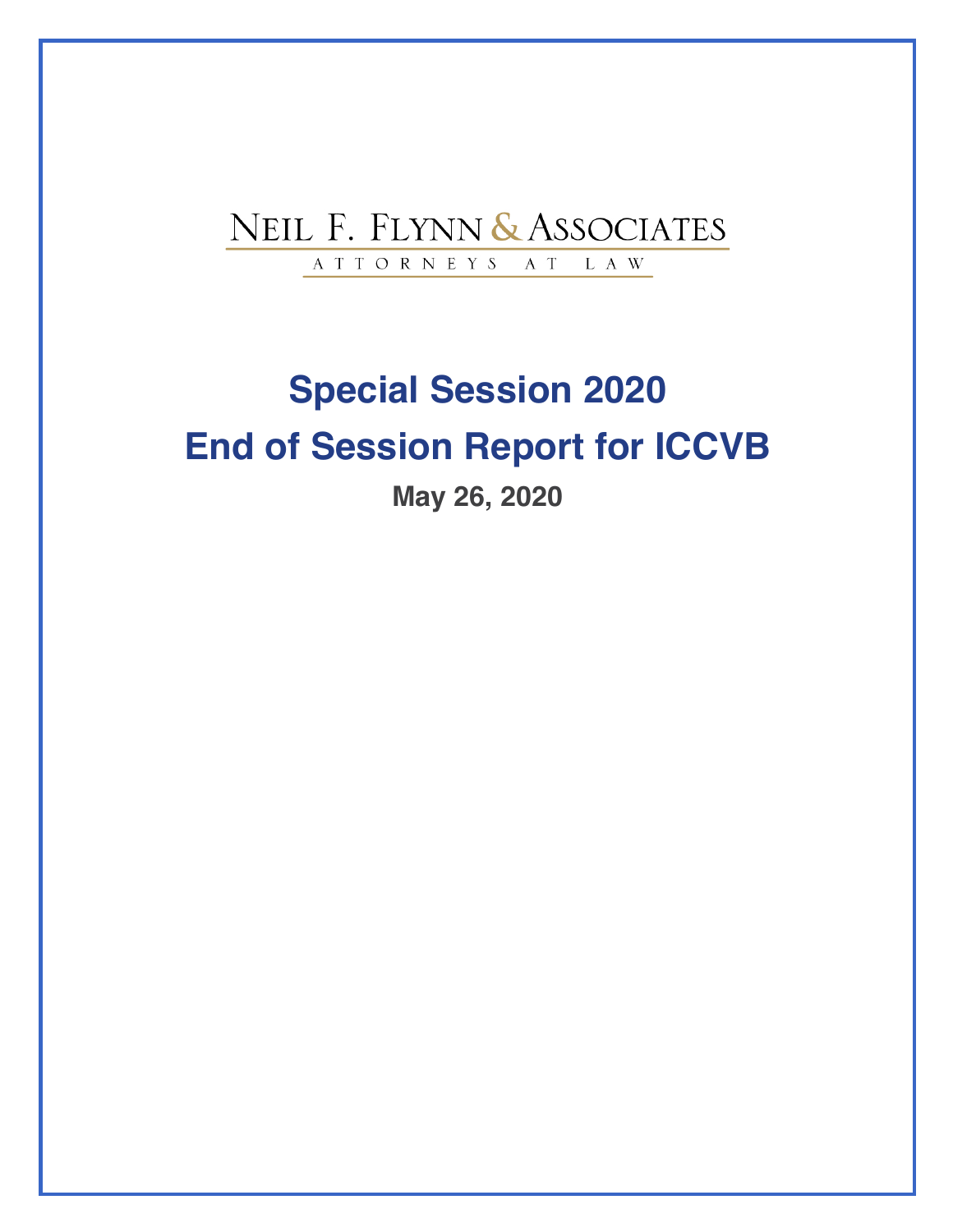## **Overview**

The General Assembly officially convened their 2020 spring session and the second year of the 101st General Assembly on January 28, but the House and Senate spent only fifteen days in Springfield before the COVID-19 public health emergency disrupted the normal session calendar.

When both chambers returned to Springfield for special session on May 20, the environment and conditions under which the General Assembly made their return had drastically changed. The House convened in a downtown convention center to accommodate social distancing; face masks were required on both the House and Senate floors; lobbyists and advocacy groups were not allowed to interact with lawmakers in-person; and public access to both buildings was granted under limited terms.

Additionally, the process by which lawmakers developed the policy issues to be tackled during the limited special session did not follow the normal committee process. Neither the House nor the Senate had convened a traditional committee meeting since early March and instead used "legislative working groups" – 18 total in the House and 17 in the Senate – that met virtually, but were closed to public input.

All of this culminated into a scheduled three-day special session that was extended an additional day so that lawmakers could complete work on an ambitious policy agenda that targeted passage of a new budget and borrowing authority, COVID-19 response packages for health care, economic and essential worker relief, as well as addressing continuity of government operations and voting procedures for the November election, among other items.

Lawmakers concluded their work in the early morning hours of Sunday, May 24<sup>th</sup> after passing 22 bills in total – all of which are expected to be signed by Governor Pritzker in the coming weeks.

John Groh recently asked if we "could provide a written narrative on the substantive items that passed that concern tourism". This report is our best attempt to be responsive to that request.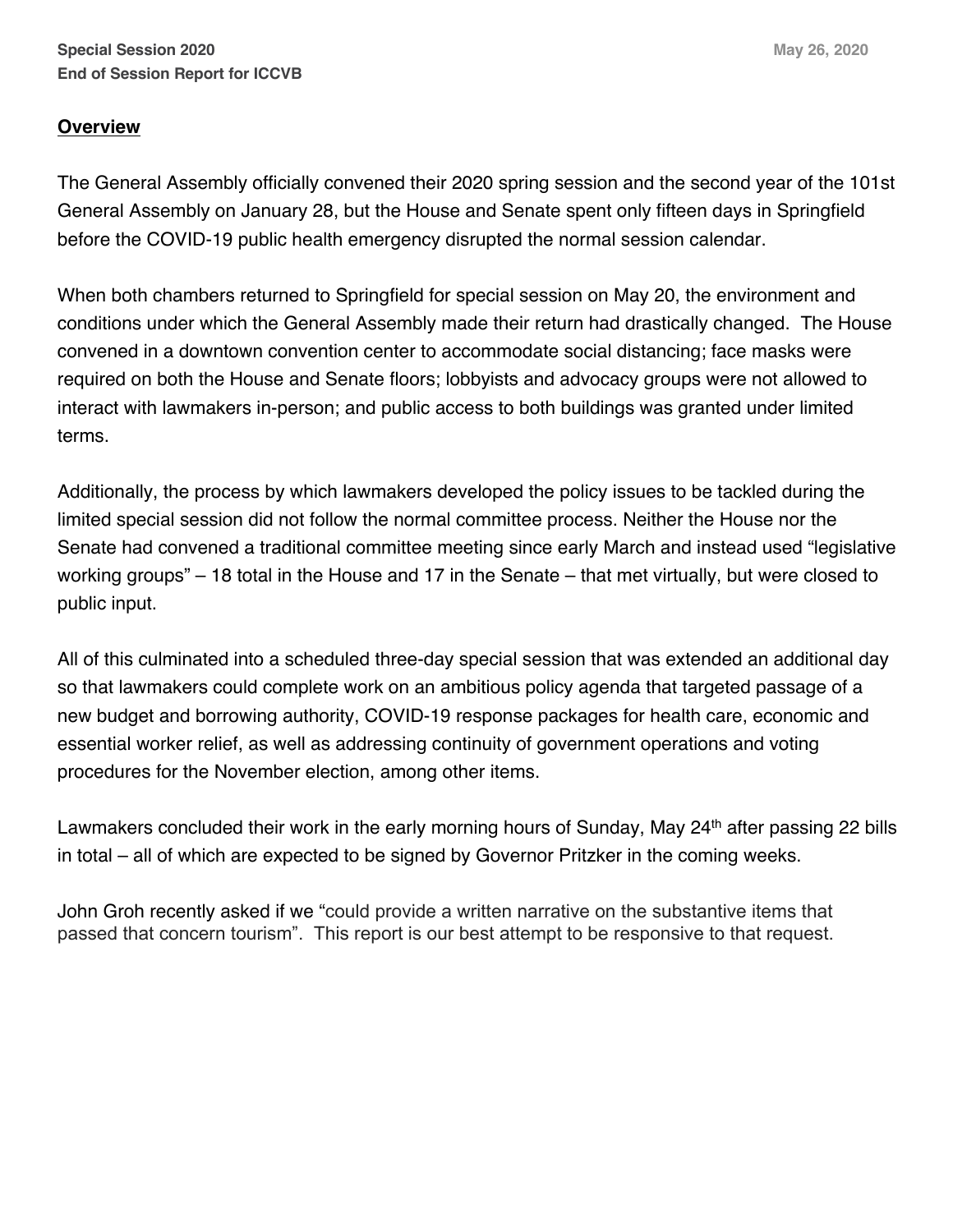### **STATE BUDGET AND BORROWING AUTHORITY**

Lawmakers in both chambers spent the final hours of the special session approving a new spending plan for the new 2021 fiscal year, scheduled to begin on July 1 (*See* SB 264 (Harmon/Harris G.) and the corresponding budget implementation bill HB 357 (Harmon/Harris G.). These bills authorize \$40 billion in general revenue spending for FY 2021 and holds spending essentially level with the current 2020 fiscal year budget.

SB 264 appropriates money for tourism (including grants to convention bureaus) at the Governor's recommended levels. *See* Page 244. As it relates to tourism, the FY 21 budget is the same as the FY 20 tourism appropriation.

| <b>FY 21</b>               |              |
|----------------------------|--------------|
| Bureaus outside<br>Chicago | \$18,073,000 |
| Chicago                    | \$3,967,000  |
| <b>TOTAL</b>               | \$22,040,000 |

It is important to remember that an appropriation is the authority to spend, not the ability to spend. As you know, in Illinois, tourism spending is directly tied to state hotel tax receipts, a percentage of which are deposited into dedicated funds which can only be spent for tourism purposes. However, hotel tax receipts cannot be expended (or granted to convention bureaus), if the dedicated funds have insufficient balances to satisfy the enacted spending authority. Considering current room rates and occupancy levels, it is certainly very possible, if not likely, that hotel tax revenues in FY 21 will be much less as compared to FY 20 levels.

## *Budget Implementation Bill ("BIMP")*

HB 357 is the legislation that implements the budget for FY 21. However, it can, and often does, include other items. For example, this year's BIMP included language that lowers the LTCB matching funds requirement to 25% in FY 21. In FY 22, the LTCB matching requirement will return to 50%. Further, HB 357 authorizes DCEO to adopt emergency rules to further implement the relief that ICCVB sought this session.